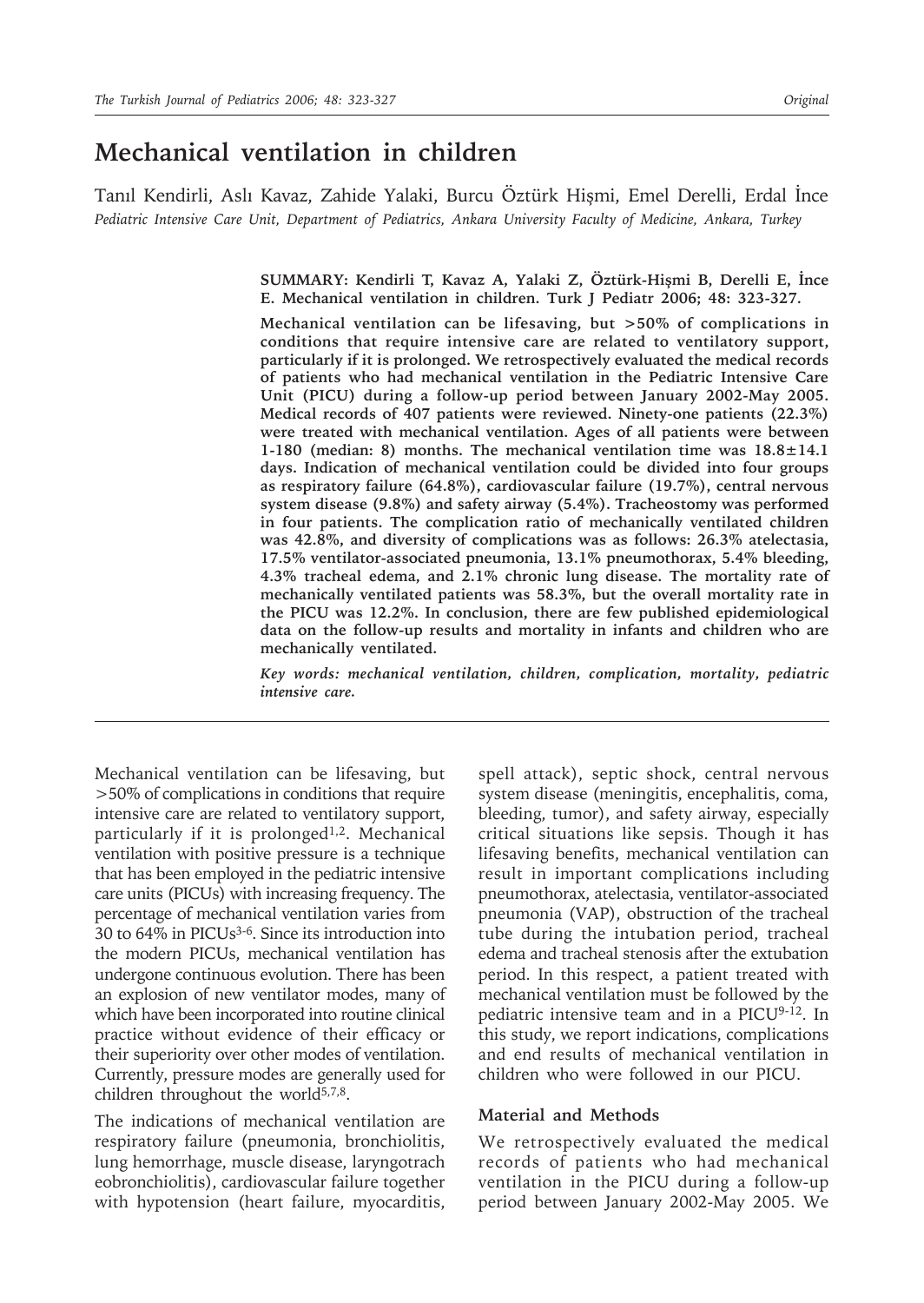have five beds and four mechanic ventilators (VIPBIRD: Bird Production Corp., Cortland, New York, USA) in our PICU and nearly 150 patients are followed-up in a year, with a 10-15% mortality rate. The decision for mechanical ventilation is made by the pediatric intensivist.

Respiratory failure criteria were hypoxia ( $pO<sub>2</sub>$ <50 cmH<sub>2</sub>O), sudden CO<sub>2</sub> retention  $(pCO<sub>2</sub>>50 cmH<sub>2</sub>O)$ , and  $SO<sub>2</sub> < 90\%$ . The etiologies of respiratory support were divided in four groups as: respiratory failure [pneumonia, bronchiolitis, lung hemorrhage, upper airway obstruction (laryngitis, foreign body), muscle disease]; cardiovascular failure (heart failure); central nervous system (CNS) diseases (tumor, infection, degenerative brain disease, coma, increased intracranial pressure); and for safety airway (sepsis, shock).

We determined the respiratory support period and noted complications of mechanical ventilation as VAP, pneumothorax, atelectasia, tracheal edema, tracheal stenosis, and chronic lung disease. A complication was attributed to mechanical ventilation if it was not present before and it developed during mechanical ventilation. VAP was considered when clinical and laboratory findings of pneumonia arose at or after 48 hours of mechanical ventilation. Chronic lung disease due to mechanical ventilation was considered when a previously healthy child developed permanent lung

**Table I.** Patient Number According to Each Subgroup

|                                     | Patient        |  |
|-------------------------------------|----------------|--|
| Groups                              | Number (n)     |  |
| A-Respiratory failure               | 59             |  |
| 1. Pneumonia                        | 41             |  |
| 2. Muscle disease                   | 8              |  |
| 3. Bronchiolitis                    | 4              |  |
| 4. Upper respiratory obstruction    | 4              |  |
| 5. Bleeding                         | $\mathfrak{D}$ |  |
| B-Cardiovascular failure            | 18             |  |
| 1. Heart failure                    | 10             |  |
| 2. Circulation failure              | 8              |  |
| C-CNS disease                       | 9              |  |
| 1. Meningitis-encephalitis          | 3              |  |
| 2. Coma (hepatic)                   | 3              |  |
| 3. Hypoxic ischemic encephalopathy  | 2              |  |
| 4. Tumor                            | 1              |  |
| D-Safety airway                     | 5              |  |
| 1. Sepsis                           | 4              |  |
| 2. Decompensated metabolic acidosis | 1              |  |

problem and permanent oxygen dependence after mechanical ventilation. Mortality rate and tracheostomy percentage were also determined.

All data were analyzed using a Statistical Package for Social Sciences program (SSSP Inc, Chicago, IL). Data were expressed as median (minimum-maximum) when they were not normally distributed and in mean and standard deviation when normally distributed.

## **Results**

Medical records of 407 patients who were followed-up in the PICU were reviewed. Ninety-one patients (22.3%) were treated with mechanical ventilation, and the male-female ratio was 1.02. Ages of all patients were between 1-180 (median: 8) months, with a mean age of  $41.6 \pm 54.2$  months (75% of all patients were under 5 years). The period of mechanical ventilation was  $18.8 \pm 14.1$  days. All patients were mechanically ventilated by intermittent mandatory ventilation (IMV), synchronized intermittent mandatory ventilation (SIMV), SIMV with pressure support, or continuous positive airway pressure (CPAP) modes.

Mechanical ventilation indications were divided into four groups including respiratory failure, cardiovascular failure, CNS disease and safety airway (Fig. 1 and Table I). Mortality rate, mechanical ventilation time, and complication frequency of all groups are given in Table II.



**Fig. 1.** The etiologies of mechanical ventilation in children.

Seven patients had muscle disease in the respiratory failure group. They were mechanically ventilated eight times. One patient had myasthenia gravis, and she was mechanically ventilated for five days due to two myasthenic crises. Diagnoses in other patients were critical illness polyneuropathy,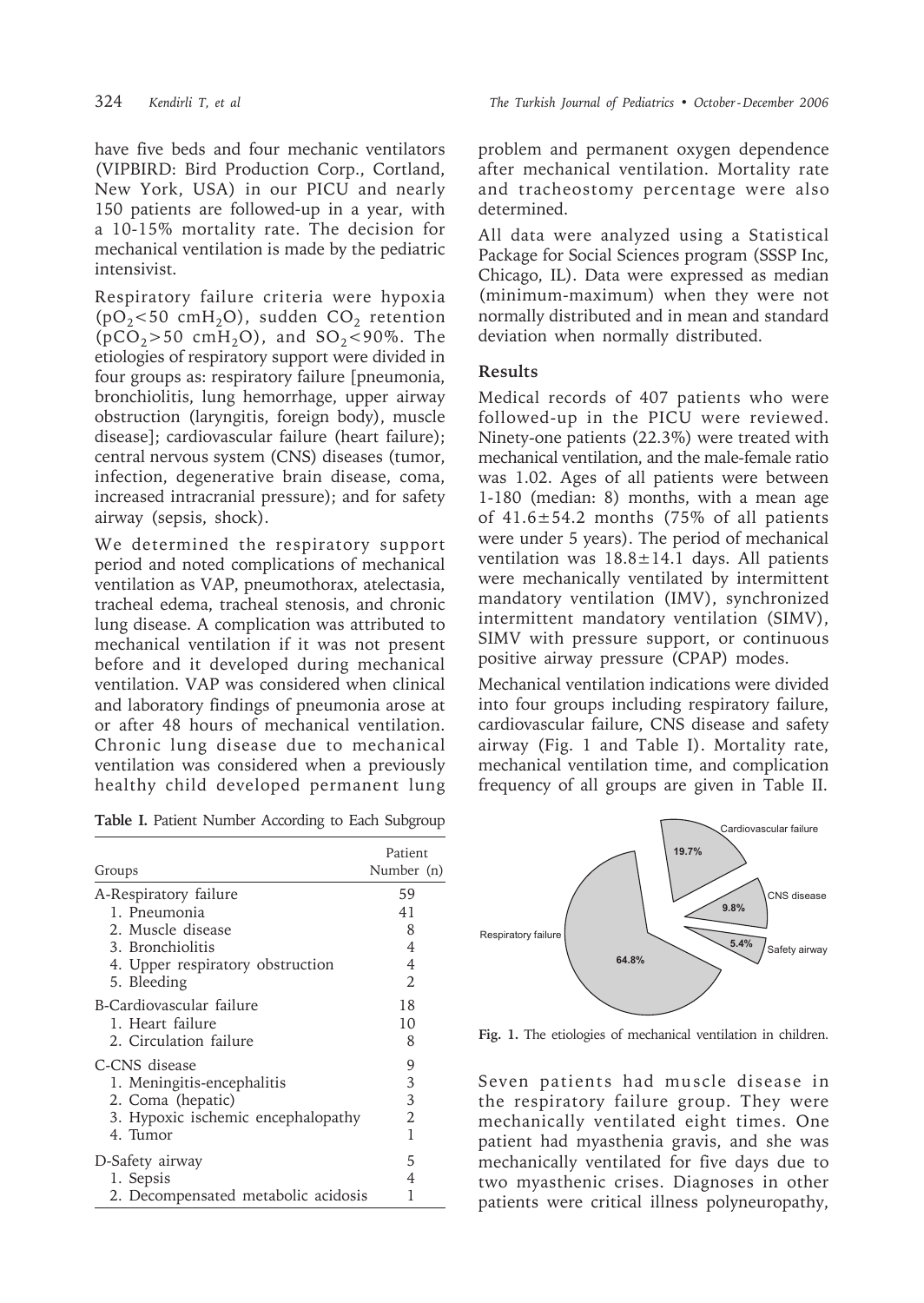|                        | Mechanical ventilation time (day)     |                                     |                           |                    |  |
|------------------------|---------------------------------------|-------------------------------------|---------------------------|--------------------|--|
| Groups                 | $Mean \pm SD$                         | Median (Min-Max)                    | Complication ratio $(\%)$ | Mortality rate (%) |  |
| Respiratory failure    | $21.42 \pm 39.50$<br>$*8.50 \pm 5.13$ | 34 (1-240)<br>$*11(1-18)$           | 50.8                      | 52.5               |  |
| Cardiovascular failure | $3.45 \pm 3.18(3)$                    | $3(6 \text{ hours-}9 \text{ days})$ | 72.3                      | 21.1               |  |
| CNS disease            | $7.44 \pm 5.21(6)$                    | $6(1-14)$                           | 66.6                      | 22.2               |  |
| Safety airway          | $7.51 \pm 4.46(7)$                    | $7(1-11)$                           | 60                        |                    |  |

**Table II.** Mortality Rate, Period of Mechanical Ventilation, and Complication Ratio by Group

\* After exclusion of children with muscle disease.

myotonic dystrophy, spinal muscular atrophy (2 patients), glycogen storage disease with muscle involvement, and congenital myopathy. These children were mechanically ventilated for 240, 210, 35, 220, 150, and 120 days, respectively. Their mechanical ventilation time was  $129.31 \pm 97.23$  days. The patients with spinal muscular atrophy, myotonic dystrophy, and congenital myopathy died. If patients with muscle disease who were in respiratory failure were excluded, the mechanical ventilation time was  $8.50 \pm 5.13$  (median 11) days.

Totally, a complication rate of 42.8% was encountered in mechanically ventilated children. These included atelectasia (26.3%), VAP (17.5%), pneumothorax (13.1%), bleeding (5.4%), tracheal edema (4.3%) and chronic lung disease (2.1%). There was no tracheal stenosis. Tracheostomy was performed in four patients. The mortality rate of mechanically ventilated patients was 58.3% versus the mortality rate of all patients in the PICU of 12.2%.

## **Discussion**

Positive pressure ventilation is associated with numerous physiological and mechanical complications. Most of the adverse physiological responses to positive pressure ventilation result from inappropriately high mean airway pressure9. Elevation of airway pressure may decrease the venous return, cardiac filling, and output. Airway and alveolar rupture and their sequelae constitute the most frequent life-threatening complications of ventilatory assistance. Airway pressure >40 to 50 cm  $H_2O$ causes barotrauma, with development of air leak syndrome, which includes parenchymal interstitial emphysema, pneumomediastinum, pneumopericardium, and pneumothorax. All pediatric critical care personnel must be able to recognize immediately and treat different manifestations of air leakage<sup>9,13-16</sup>. Wang et al.<sup>10</sup> reported that 31.9% of all patients followedup in the PICU were mechanically ventilated and atelectasia (13.8%) and VAP (13.8%) developed. In our study, a complication rate of 42.8% was determined, and atelectasia (26.3%) and VAP (17.5%) developed. We were unable to determine the bacteria causing VAP as our study was retrospective.

The occurrence of mechanical misadventures such as endotracheal tube obstruction, disconnected tubes, unplanned extubation, and apparatus malfunction are largely preventable and underscore the need for continuous electrical and human monitoring of both the machine and the patient<sup>9</sup>. Among the wide variety of noncardiopulmonary complications that have been described for mechanical ventilation, perhaps the most important involve dysfunction of the renal, gastrointestinal, and CNS systems, including emotional distress<sup>9,14-21</sup>.

The Pediatric Acute Lung Injury and Sepsis Investigators (PALISI) Network reported data on the demographics of children who were admitted for mechanical ventilation in nine PICUs in North America<sup>4</sup>. Acute respiratory failure was reported secondary to pneumonia, bronchiolitis, trauma, seizures, sepsis, and pulmonary edema. Over a period of six months, 17.1% of all patients who were admitted to these PICUs required mechanical ventilation. In this study, high-risk patients (such as those with complex and cyanotic congenital heart diseases, diaphragmatic hernias, or a history of bone marrow transplantation or lung transplantation) were excluded; cases with bronchiolitis were predominant in this study4. Our study is epidemiological, and there are few reported studies about mechanical ventilation in children. The most common indication of mechanical ventilation in our series was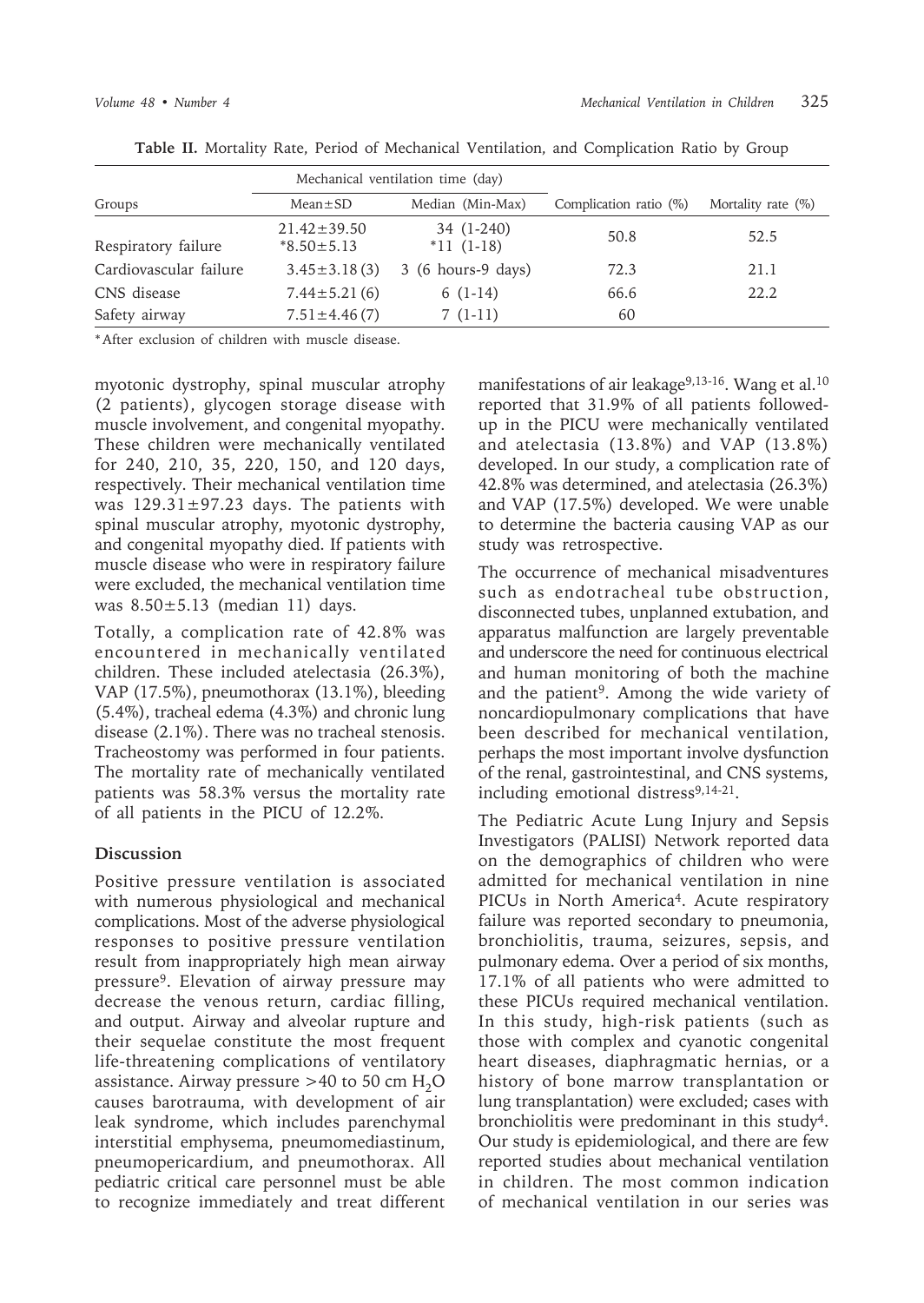respiratory failure due to pneumonia. The complication frequency was 42.8%, mortality rate was 58.3%, and period of mechanical ventilation was  $18.8 \pm 14.1$  days.

Acute respiratory failure is the most common underlying diagnosis indicating the need for mechanical ventilation, as was the case in 64.8% of our ventilated patients. Among the subgroups of acute respiratory failure, the higher proportions were acute pulmonary disease (pneumonia, bronchiolitis). Acute pulmonary disease has been seen as the main reason for the initiation of mechanical ventilation in developing countries, whereas postoperative state seems to be the main indication for ventilatory support in developed countries5. In our hospital, patients are followed in the cardiovascular surgery service in the postoperative period. Only some critical patients with congenital heart disease are followed at our PICU.

Tullu et al.<sup>11</sup> reported the frequency of VAP in 59 mechanically ventilated patients as 27.4%, and the mortality rate was 47% in VAP-developed patients. In our mechanically ventilated children, atelectasia was the most frequent complication, and VAP was seen in 17.5% of those with complications. In our study, the mortality rate of mechanically ventilated patients was 58.3%, but the mortality rate of all patients followed-up in the PICU was 12.2%.

In conclusion, there are few published epidemiological data on mortality in infants and children who were mechanically ventilated. Epidemiological studies focusing on these aspects could cast light on the factors related to survival of infants and children treated with mechanical ventilation. Mechanical ventilation brings important morbidity and mortality risks despite its lifesaving advantages. Children with critical illness must be followed in the PICU by a pediatric intensive care team.

#### **REFERENCES**

- 1. Manczur TI, Greenough A, Pryor D, Rafferty GF. Comparison of predictors of extubation from mechanical ventilation in children. Pediatr Crit Care Med 2000; 1: 28-32.
- 2. Bohn D. Mechanical ventilation in pediatrics. Curr Opin Crit Care 2000; 6: 66-70.
- 3. Mehta NM, Arnold JH. Mechanical ventilation in children with acute respiratory failure. Curr Opin Crit Care 2004; 10: 7-12.

326 *Kendirli T, et al The Turkish Journal of Pediatrics • October - December 2006*

- 4. Randolph AG, Meert KL, O'Neil ME, et al. The feasibility of conducting clinical trials in infants and children with acute respiratory failure. Am J Respir Crit Care Med 2003; 167: 1334-1340.
- 5. Farias JA, Alia I, Esteban A, Golubicki AN, Olazarri FA. Weaning from mechanical ventilation in pediatric intensive care patients. Intensive Care Med 1998; 24: 1070-1075.
- 6. Yapıcıoğlu H, Yıldızdaş D, Bayram İ, Sertdemir Y, Yılmaz HL. The use of surfactant in children with acute respiratory distress syndrome: efficacy in terms of oxygenation, ventilation and mortality. Pharmacol Ther 2003; 16: 327-333.
- 7. Pinhu L, White T, Timothy E, Griffiths M. Ventilatorassociated lung injury. Lancet 2003; 361: 332-340.
- 8. Luhr DR, Antonsen K, Karlsson M. Incidence and mortality after acute respiratory failure and acute respiratory distress syndrome in Sweden, Denmark, and Iceland. The ARF Study Group. Am J Respir Crit Care Med 1999; 159: 1849.
- 9. Toro-Figueroa L, Barton RP, Luckett PM, Perkin RM. Mechanical ventilation and oxygen support systems. In: Levin DL, Morriss FC (eds). Essentials of Pediatric Intensive Care (1<sup>st</sup> ed). New York: Churchill Livingstone; 1997: 1416-1452.
- 10. Wang GC, Kao HA, Hwang FY, Ho MY, Hsu CH, Hung HY. Complications in the use of mechanical ventilator in newborns: one year's experiences (Abstract). Zhongua Min Guo Xiao Er Ke Yi Xue Hui Za Zhi 1991; 32: 227-232.
- 11. Tullu MS, Deshmukh CT, Baveja SM. Bacterial nosocomial pneumonia in paediatric intensive care unit. J Postgrad Med 2000; 46: 18-22.
- 12. Rushforth K. A randomised controlled trial of weaning from mechanical ventilation in pediatric intensive care (PIC). Methodological and practical issues. Intensive Crit Care Nursing 2005; 21: 76-86.
- 13. Teague WG. Non-invasive positive pressure ventilation: current status in paediatric patients. Pediatr Resp Rev 2005; 6: 52-60.
- 14. Lichtenstein D, Goldstein I, Mourgeon E, Cluzel P, Grenier P, Rouby JJ. Comparative diagnostic performances of auscultation, chest radiography, and lung ultrasonography in acute respiratory distress syndrome. Anesthesiology 2004; 100: 1-2.
- 15. Casado-Flores J, Azagra AM, Ruiz-Lopez MJ, Ruiz M, Serrano A. Pediatric ARDS: effect of supine-prone postural changes on oxygenation. Intensive Care Med 2002; 28: 1792-1796.
- 16. Möller JC, Schaible T, Roll C, et al. Treatment with bovine surfactant in severe acute respiratory distress syndrome in children: a randomized multicenter study. Intensive Care Med 2003; 29: 437-446.
- 17. Haitsma JJ, Papadakos PJ, Lachman B. Surfactant therapy for acute lung injury/acute respiratory distress syndrome. Curr Opin Crit Care 2004; 10: 18-22.
- 18. Von Der Hardt K, Kandler M, Fink L, et al. High frequency oscillatory ventilation suppresses inflammatory response in lung tissue and microdissected alveolar macrophages in surfactant depleted piglets. Pediatr Res 2004; 55: 339-346.